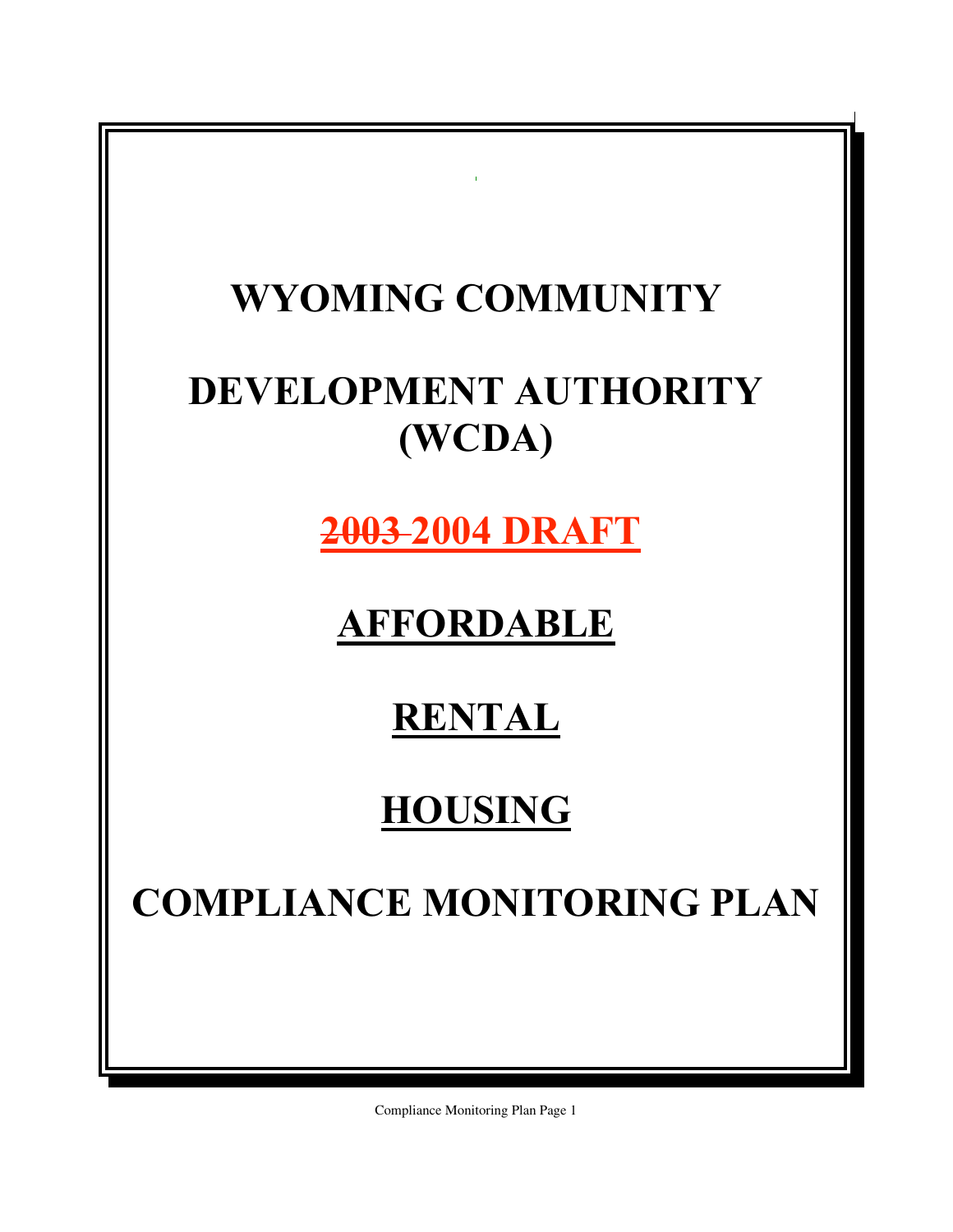# **COMPLIANCE MONITORING PLAN**

# **INDEX**

|      |                                                                                                                                 | PAGE                            |
|------|---------------------------------------------------------------------------------------------------------------------------------|---------------------------------|
| I.   | Introduction                                                                                                                    | 3                               |
| П.   | Owner's Responsibilities<br>A. Recordkeeping and Retention Requirements<br>B. Certification<br>C. Submission of Reports to WCDA | $\overline{4}$<br>$\frac{5}{5}$ |
| Ш.   | Review and Inspections                                                                                                          | $6 - 7$                         |
| IV.  | Notification of Noncompliance Requirements                                                                                      | 8                               |
| V.   | Modification of the Compliance Monitoring Procedure                                                                             | 9                               |
| VI.  | Liability                                                                                                                       | 10                              |
| VII. | <b>Compliance Fees</b>                                                                                                          | 11                              |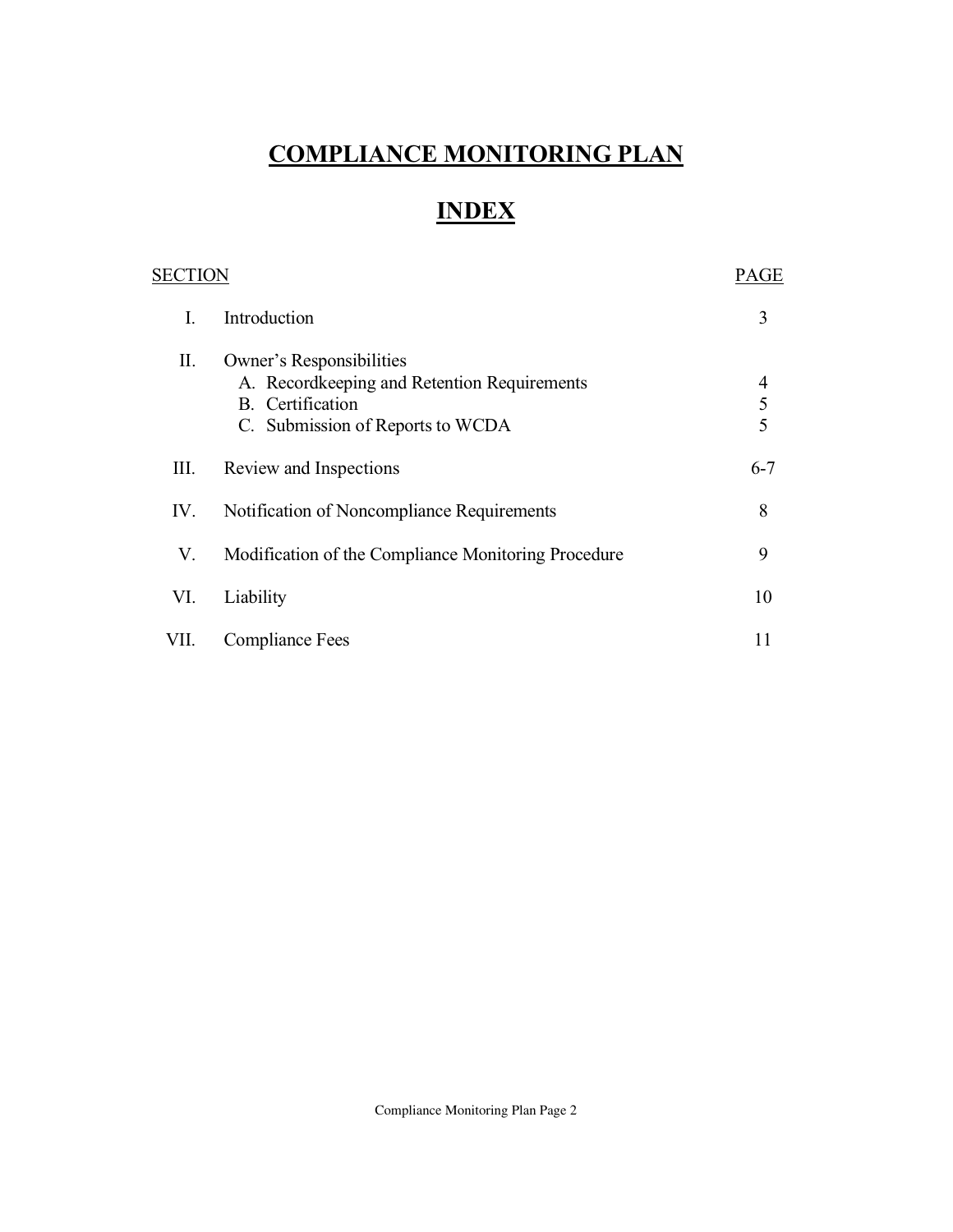## **I. INTRODUCTION**

The Wyoming Community Development Authority "WCDA" is required by HUD's HOME Investment Partnership Program at 24 CFR Part 92 to monitor HOME projects for noncompliance. WCDA is also required by Section 42 of the Internal Revenue Code of 1986, as amended ("IRC 42"), to monitor Low-Income Housing Tax Credit ("LIHTC") projects for noncompliance with the provisions of IRC 42, and to notify the Internal Revenue Service ("IRS") of such noncompliance of which the Agency becomes aware. In addition, the WCDA will monitor the projects during the remaining term of the Land Use Restrictive Covenants Agreement.

WCDA has delegated the compliance monitoring function to an Authorized Delegate. WCDA has prepared this Compliance Monitoring Plan (the "plan"), and the Authorized Delegate has prepared a Compliance Monitoring Manual (the "Manual"), which sets forth the procedures that WCDA and the Authorized Delegate shall follow, and those procedures that an owner of a HOME and/or LIHTC project (the "Project Owner") is required to follow. It is important to note, however, that the Plan and Manual are to be used only as a supplement to compliance with 24 CFR Part 92 for HOME projects and Section 42 of the Internal Revenue Code of 1986 and the Treasury Regulations thereunder for Tax Credit projects. The Plan and Manual should not be considered a complete guide on compliance. The responsibility for compliance lies with the owner of the building(s). Because of the complexity of these Programs and the necessity to consider its applicability to specific circumstances, owners are urged to seek competent professional legal and accounting advice regarding compliance issues. WCDA's and the Authorized Delegate's obligation to monitor for compliance with the requirements of the Regulations does not make WCDA and/or the Authorized Delegate liable for an owner's noncompliance.

The Compliance Monitoring Manual is available on WCDA's web site at www.wyomingcda.com.

As a condition to the allocation of HOME Program Funding and/or Low-Income Housing Tax Credits, Project Owners are required to enter into a binding agreement to comply with the terms and conditions of the Plan and do so upon submission of an application. The Plan is part of the Agency's Affordable Housing Allocation Plan for the State of Wyoming.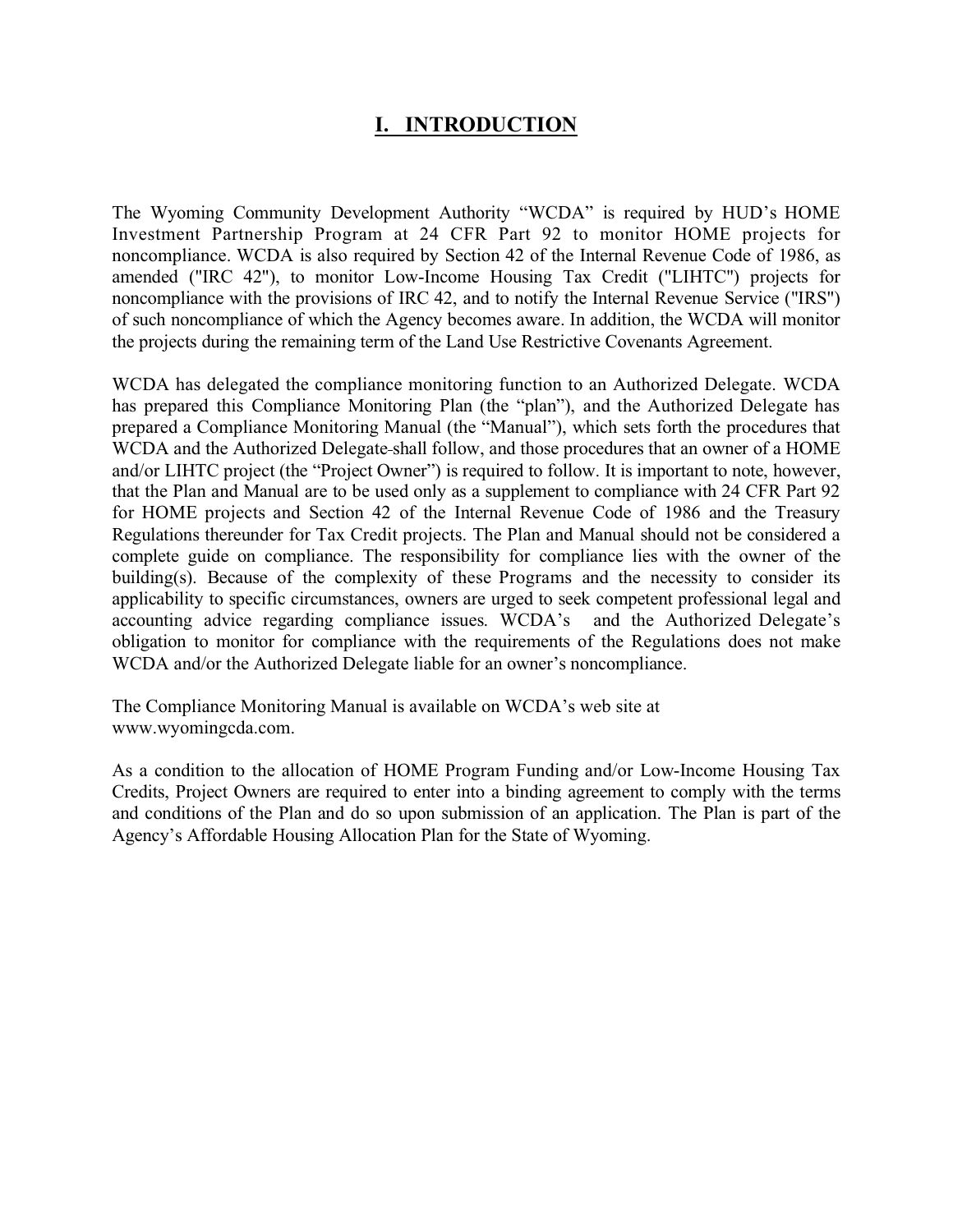## **II. OWNER'S RESPONSIBILITIES**

#### **A. RECORDKEEPING AND RETENTION REQUIREMENTS**

Each owner of a low-income rental housing project must keep records for each qualified low-income building in the project that show for each year in the compliance period

- 1) The total number of residential rental units in the building (including the number of bedrooms and the size in square feet of each residential rental unit);
- 2) The percentage of residential rental units in the building that are rent restricted units;
- 3) Designation of each unit as "Market", "HOME", and/or "Tax Credit";
- 4) The rent charged to each tenant on each residential rental unit in the building (including any utility allowances);
- 5) The rent subsidy and source received on each residential rental unit in the building;
- 6) The number of occupants in each restricted unit;
- 7) The restricted unit vacancies in the building and information that shows when, and to whom, the next available units were rented:
- 8) The annual income certification of each tenant in restricted units;
- 9) Documentation to support each tenant's income certification;
- 10) The Ethnicity of Head of Household for each restricted unit;
- 11) Type of Household (Single/non-elderly, Elderly, Related/Single Parent, Related/Two Parent, Other, or Vacant Unit);
- 12) The Character and use of the nonresidential portion of the building; and
- 13) The eligible basis and qualified basis of the building at the end of the first year of the credit period (applies to Tax Credit project only).

Forms to meet these requirements are available in the Compliance Monitoring Manual.

Owners must retain the original local health, safety, or building code violation reports or notices that were issued by the State of local government unit and copies of all documents pertaining to fair housing complaints which have been filed for WCDA's and/or the Authorized Delegate's inspection. Retention of the original violation reports or notices is not required once the Authorized Delegate reviews the violation reports or notices and completes its inspection, unless the violation remains uncorrected.

Under the record retention provision for HOME funded Projects, the owner must retain the general records for five years after project completion. Tenant income, rent and inspection information must be kept for the most recent five years, until five years after the affordability period ends.

Under the record retention provision for tax credit projects, the owner must retain the records described above for at least 6 years after the due date (with extensions) for filing the federal income tax return for that year. The records for the first year of the credit period however, must be retained for at least 6 years beyond the due date (with extensions) for filing the federal income tax return for the last year of the compliance period of the building.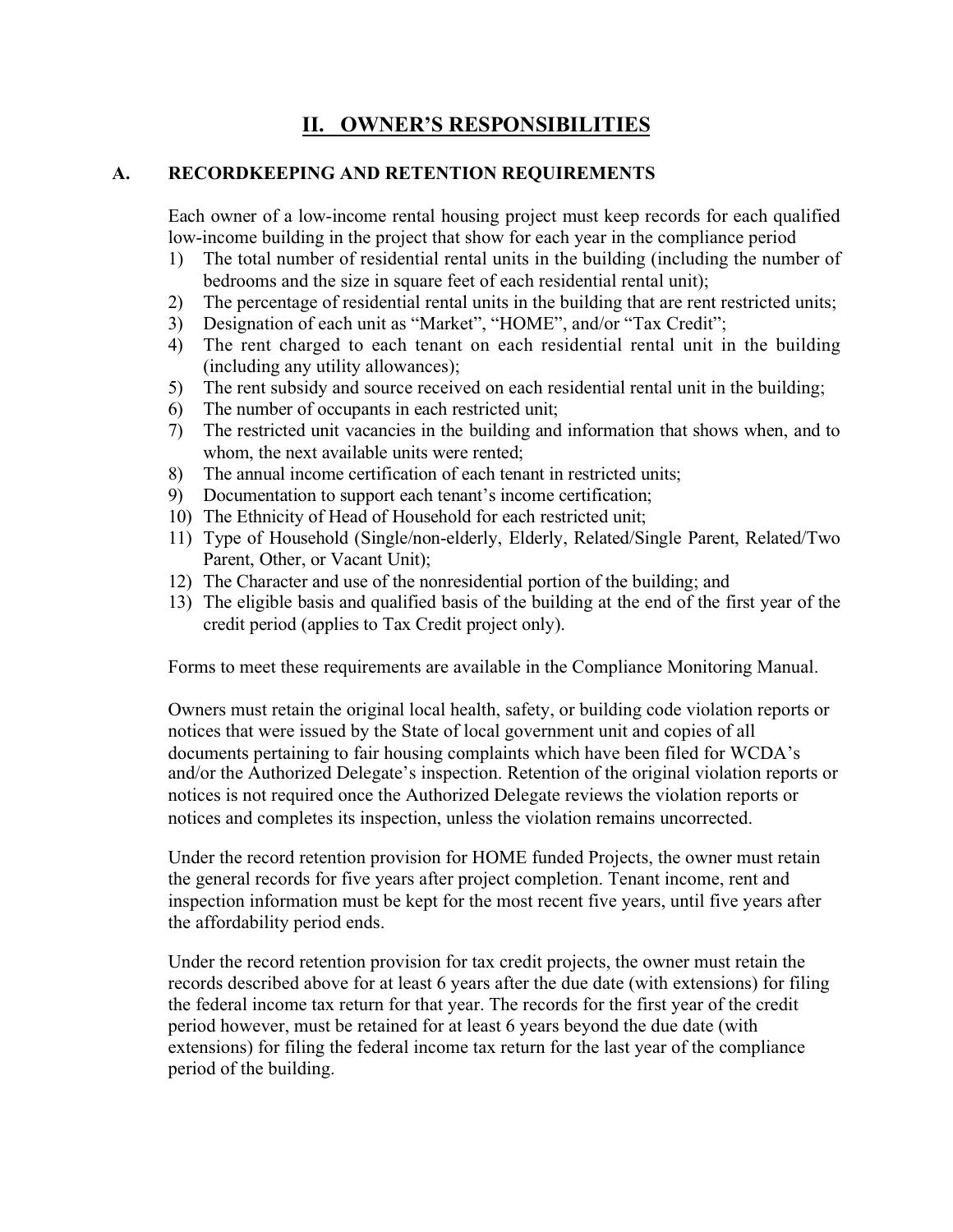## **II. OWNER'S RESPONSIBILITIES (Cont.)**

#### **B. CERTIFICATION**

The owner of a HOME funded projects is required to submit an Annual Re-Certification Form for each project.

The owner of a low-income housing Tax Credit project is required to submit to the Authorized Delegate, a Certification as required by IRC §1.42-5(c)(1).

The required Certification forms are available in the Compliance Monitoring Manual.

#### **C . SUBMISSION OF REPORTS TO WCDA**

Each year during the Compliance period, Every every project must submit annually the following documents by February  $15^{\text{th}}$  of each Compliance Yearas required by the Authorized Delegate:

- Copies of any and all local/state/other health, safety, or building code violation reports, stating whether the violation has been corrected
- Copies of all documents pertaining to fair housing complaints which have been filed
- Any other reports required by the Authorized Delegate in the Compliance Monitoring Manual

HOME Funded Projects must also submit:

• Annual Re-certification form

Tax Credit Projects must also submit:

- Owner's Certificate of Continuing Program Compliance
- Compliance Monitoring Fees
- Executed IRS Form 8821 (Tax Information Authorization)
- Any other IRS forms necessary for compliance monitoring

All projects must submit Year End Financial Statements to WCDA by March 31 of each year during the compliance period. (Audited if available)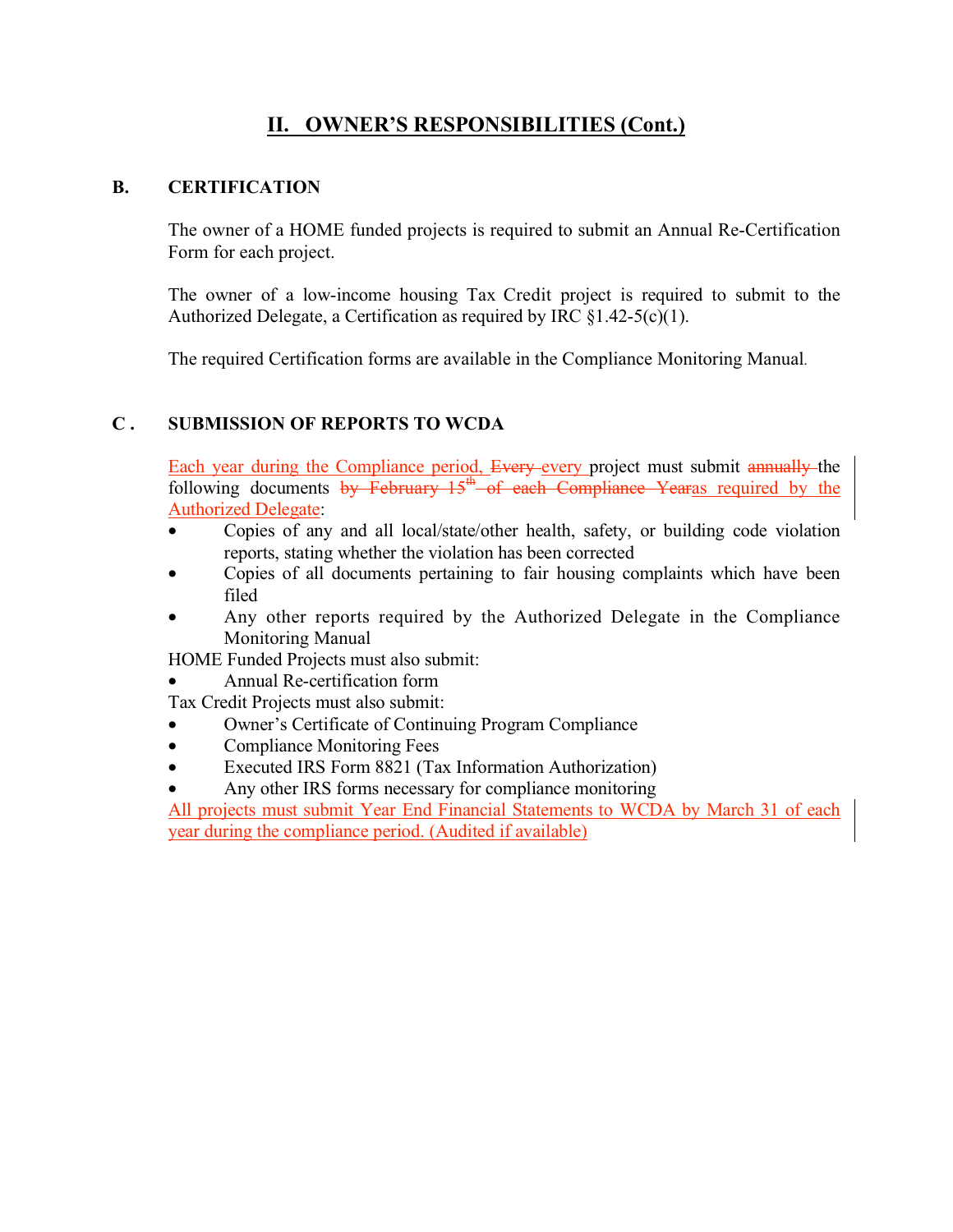## **III. REVIEW & INSPECTIONS**

As a condition of HOME funding or the allocation of Tax Credits, WCDA and/or the Authorized Delegate has the right to perform on-site inspections of any restricted building or project.

An on-site review of tenant certifications including the applications, third-party verifications and supporting documentation of income, and physical inspections will be conducted in accordance with the applicable regulations. WCDA and the Authorized Delegate shall have access to all official project records, including IRS reporting forms, upon reasonable notification. All official project records or complete copies of such records must be made available to WCDA and/or the Authorized Delegate upon request.

#### 1. HOME PROJECTS

The Authorized Delegate will conduct on-site inspections of all buildings in the project no less than:

- i) every three years for a project of one to four units,
- ii) every two years for a project with five to 25 units, and
- iii) annually for projects with 26 or more units.

The Authorized Delegate will physically inspect at least 20 percent of the project's restricted units and review the low-income certifications, the documentation supporting the certifications, and the rent records for the tenants in those units; and

The Authorized Delegate will randomly select which restricted units and tenant records are to be inspected and reviewed by the Authorized Delegate. The unit and tenant records to be inspected and reviewed will be chosen in a manner that will not give owners of restricted projects advance notice that a unit and tenant records for a particular year will or will not be inspected and reviewed. However, the Authorized Delegate may give an owner reasonable notice that an inspection of the building and restricted units or tenant record review will occur so that the owner may notify tenants of the inspection or assemble tenant records for review

#### 2.) TAX CREDIT PROJECTS

- a.) The Authorized Delegate will review annually the Certification submitted under paragraph "B" for compliance.
- b.) The Authorized Delegate will conduct on-site inspections of all buildings in the project by the end of the second calendar year following the year the last building in the project is placed in service and at least once every 3 years thereafter. The Authorized Delegate will physically inspect at least 20 percent of the project's restricted units and review the low-income certifications, the documentation supporting the certifications, and the rent records for the tenants in those units; and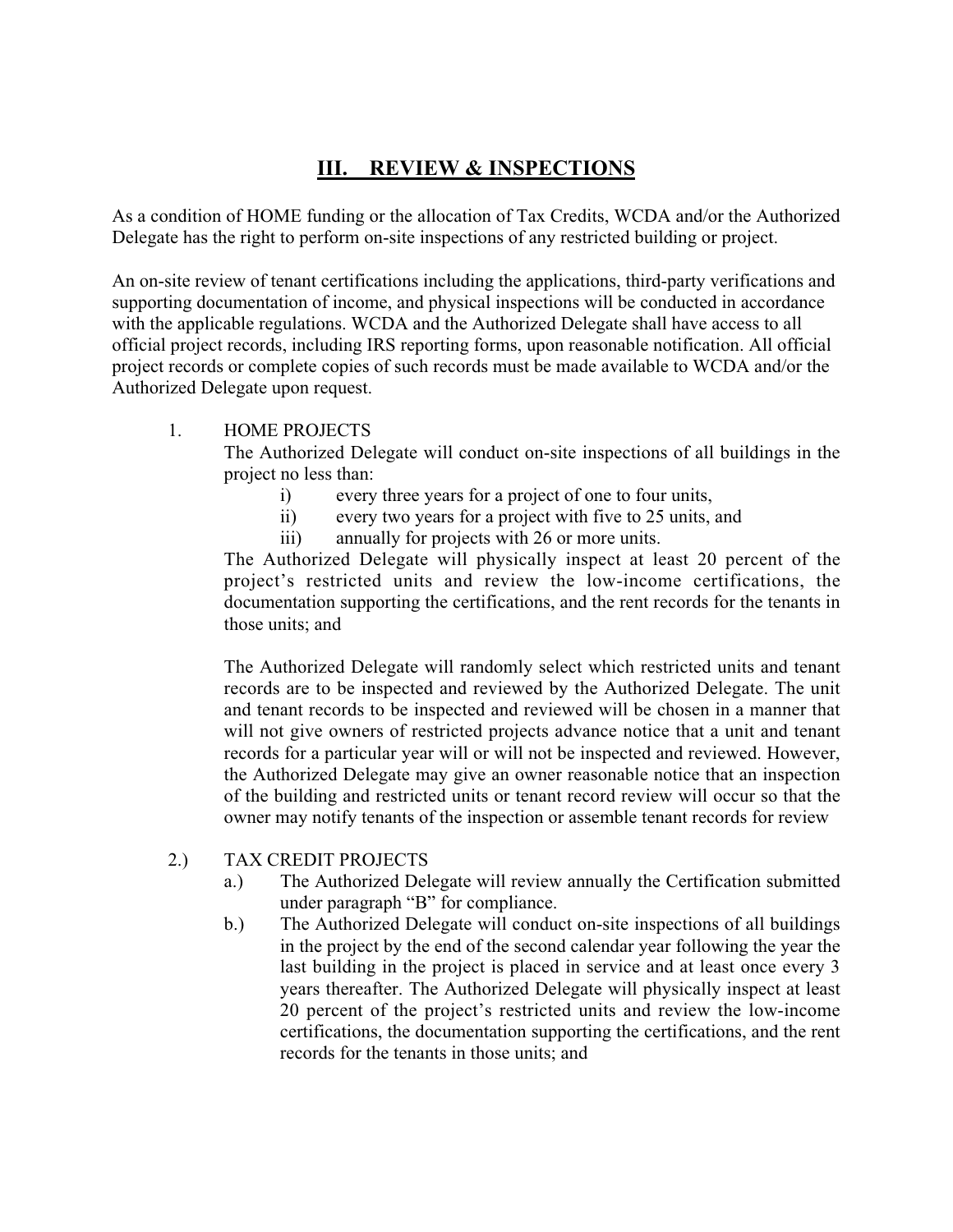#### **III. REVIEW & INSPECTIONS (Cont.)**

The Authorized Delegate will randomly select which restricted units and tenant records are to be inspected and reviewed by the Authorized Delegate. The unit and tenant records to be inspected and reviewed will be chosen in a manner that will not give owners of restricted projects advance notice that a unit and tenant records for a particular year will or will not be inspected and reviewed. However, the Authorized Delegate may give an owner reasonable notice that an inspection of the building and restricted units or tenant record review will occur so that the owner may notify tenants of the inspection or assemble tenant records for review.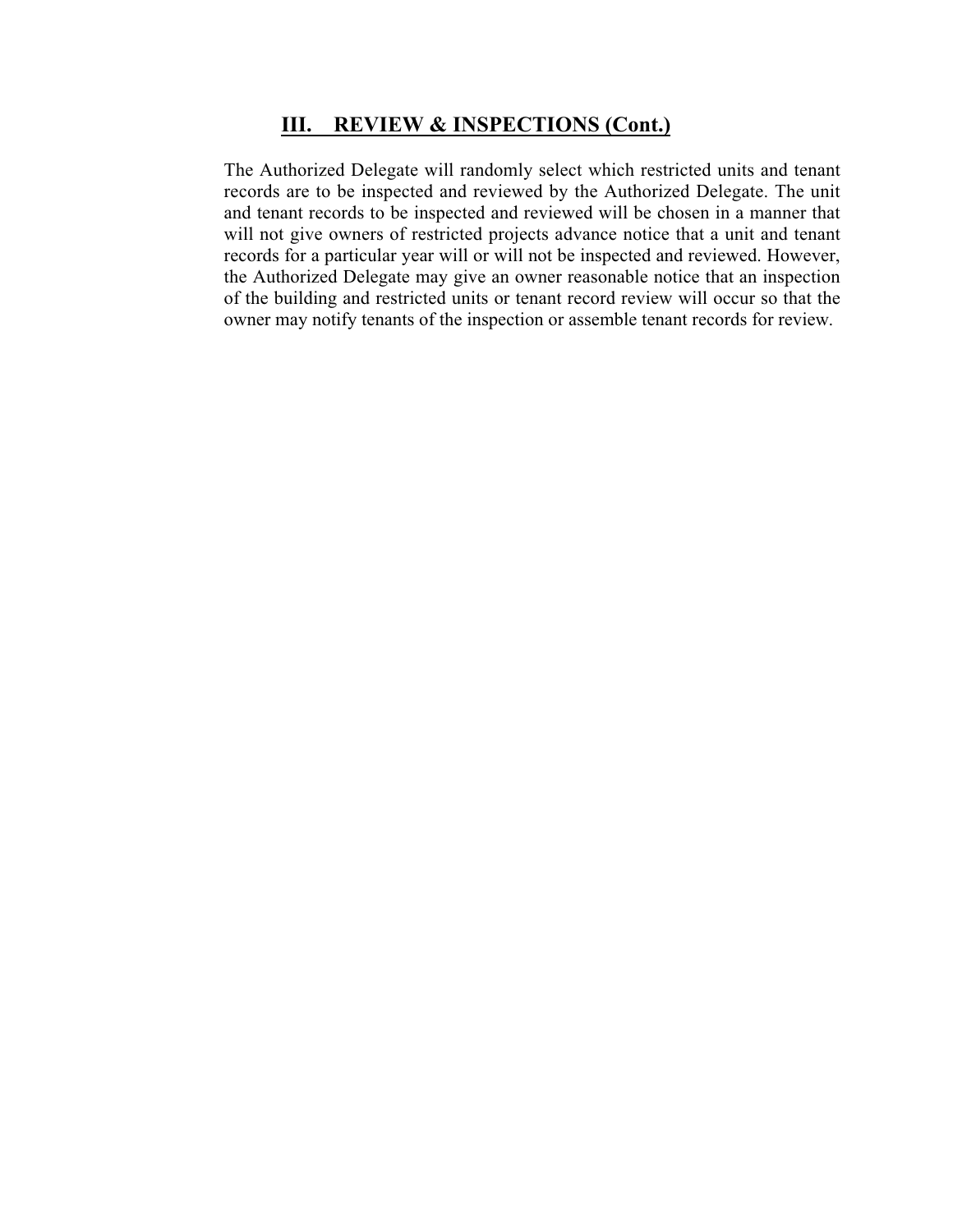## **IV. NOTIFICATION OF NONCOMPLIANCE REQUIREMENTS**

The Authorized Delegate will give notification to owners within 60 days of any findings of noncompliance. The owner will be allowed a correction period which will be determined by The Authorized Delegate on an individual basis. The owner must notify The Authorized Delegate of any and all corrections. If non-compliance is not corrected during the Correction Period, the owner is responsible for paying any fees necessary to conduct an audit and/or re-inspection to obtain a corrected 8823.

For Tax Credit projects, WCDA will promptly notify the IRS of any project noncompliance within its responsibility as contained in the Code. Neither the Authorized Delegate nor WCDA have jurisdiction to interpret or administer the Code, except in those instances where specific delegation has been authorized.

Violations of the WCDA Extended Use Agreement are non-compliance issues and reportable to the IRS.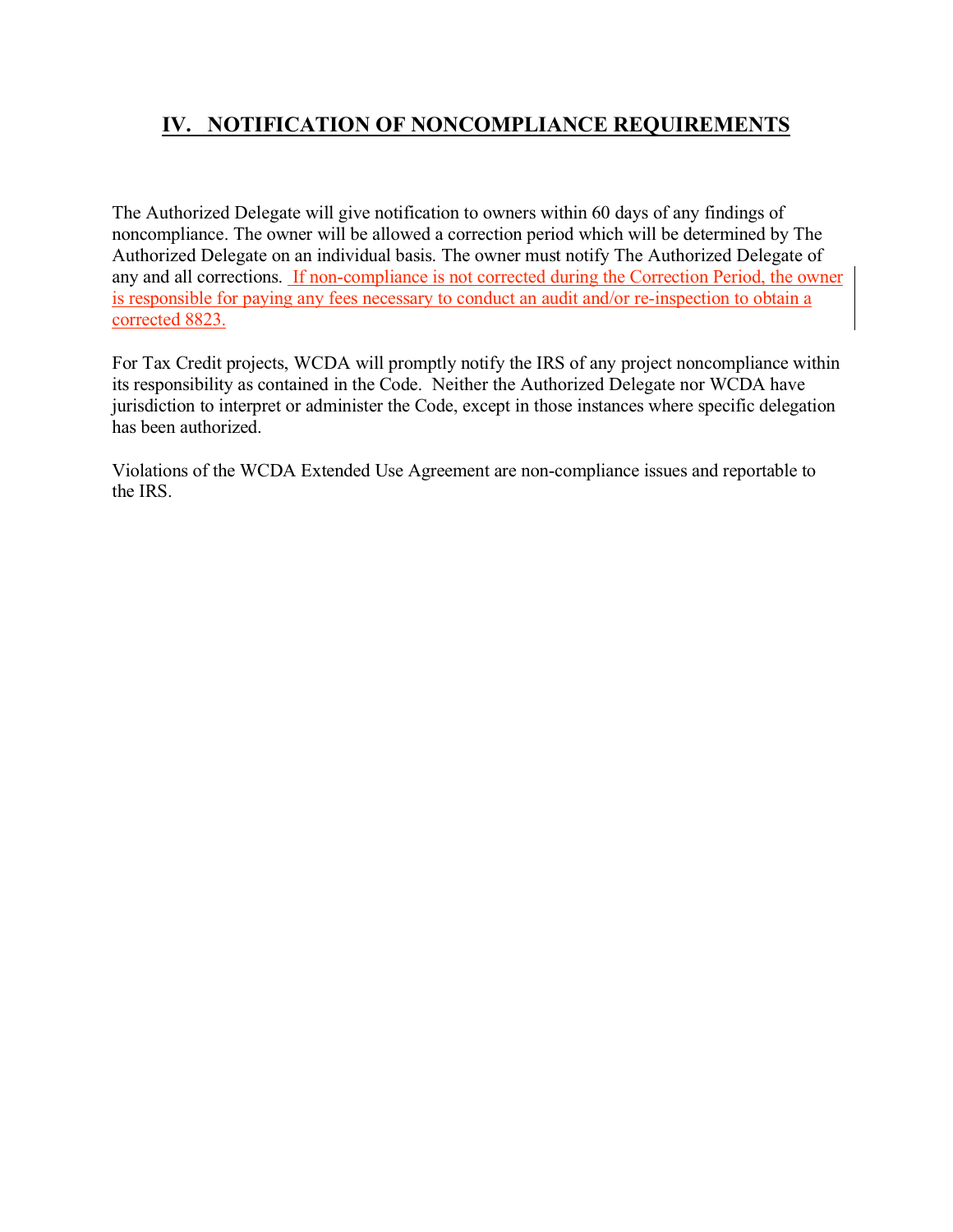## **V. MODIFICATION OF THE COMPLIANCE MONITORING PROCEDURE**

This Compliance Monitoring Procedure is subject to modifications by WCDA in order to comply with Section 42 of the Code, all regulations, rules, rulings, policies, procedures and any other official comments promulgated and issued by the Internal Revenue Service, or the Treasury Department (including currently existing and future promulgations and issuances) in the case of Low Income Housing Tax Credit projects, or 24 CFR Part 92 in the case of projects under the HOME Investment Partnerships Program. Further, this Compliance Monitoring Procedure is also subject to any other modifications that WCDA in its sole discretion, considers necessary.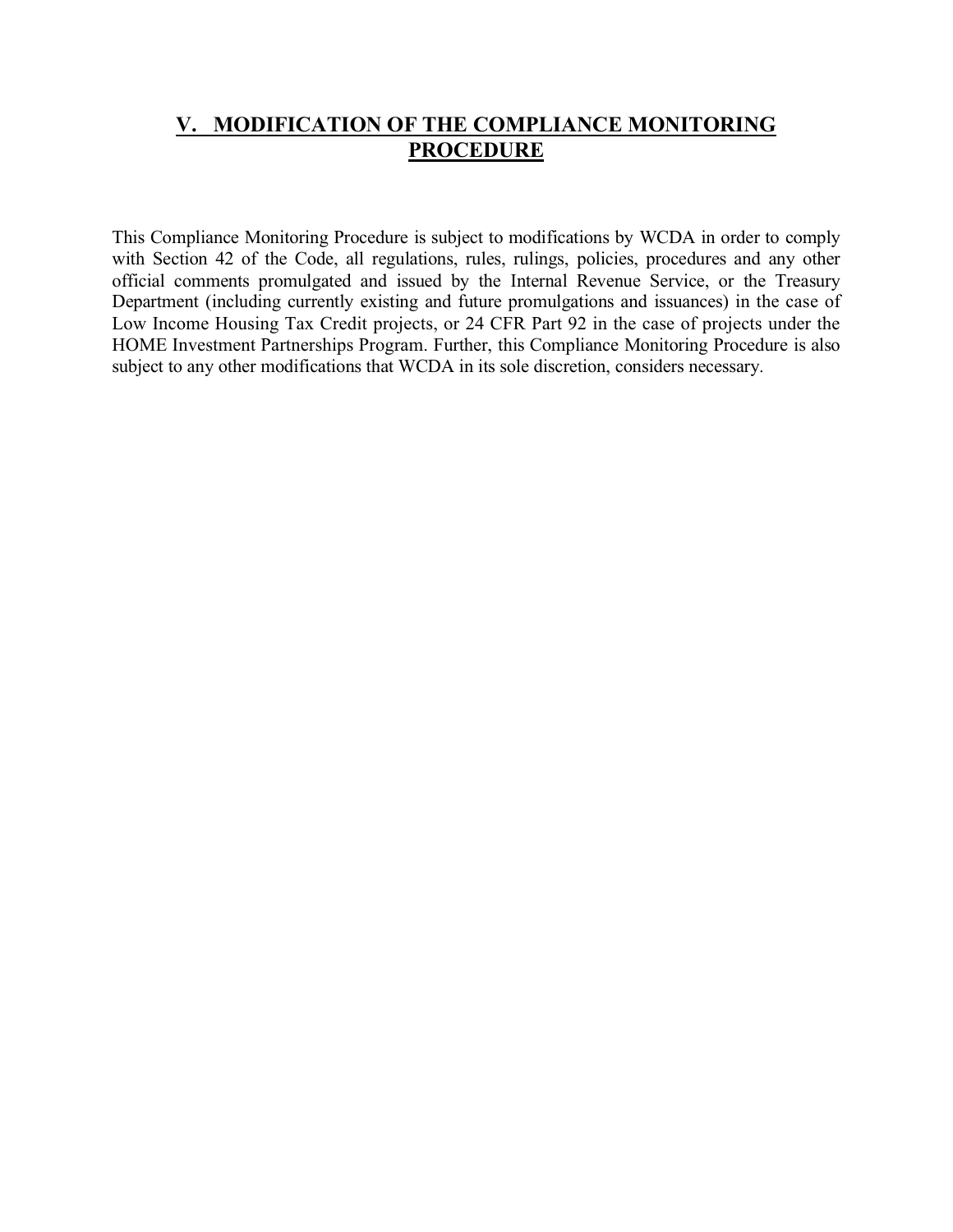#### **VI. LIABILITY**

**COMPLIANCE WITH THE REQUIREMENTS OF THE HOME PROGRAM AND/OR THE TAX CREIDT PROGRAM IS THE RESPONSIBILITY OF THE OWNER OF THE BUILDING FOR WHICH THE FUNDING AND/OR CREDIT IS ALLOWABLE. WCDA's OBLIGATION TO MONITOR FOR COMPLIANCE WITH THE REQUIREMENTS DOES NOT MAKE WCDA LIABLE FOR THE OWNER'S NONCOMPLIANCE.**